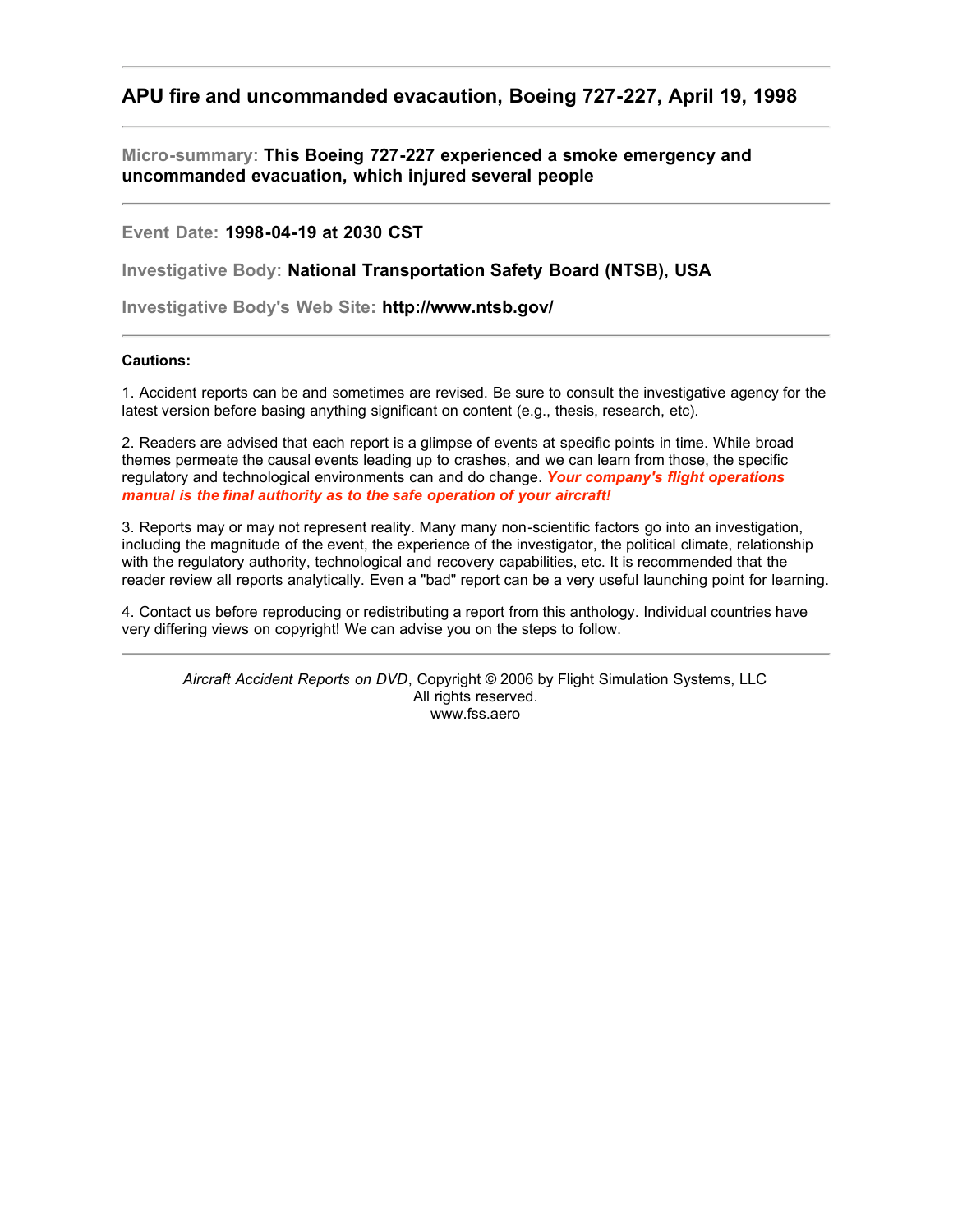| <b>FACTUAL REPORT</b><br>Most Critical Injury: Serious<br>Occurrence Date: 04/19/1998<br>AVIATION<br>Occurrence Type: Accident<br>Investigated By: NTSB<br>Location/Time<br>Local Time<br>Time Zone<br><b>Nearest City/Place</b><br>Zip Code<br><b>State</b><br><b>CST</b><br><b>CHICAGO</b><br>IL<br>60666<br>2030<br>Distance From Landing Facility:<br>Direction From Airport:<br>Airport Proximity: On Airport<br><b>Aircraft Information Summary</b><br>Aircraft Manufacturer<br>Model/Series<br>Type of Aircraft<br>Boeing<br>727-227<br>Airplane<br>Sightseeing Flight: No<br>Air Medical Transport Flight: No<br>Narrative<br>Brief narrative statement of facts, conditions and circumstances pertinent to the accident/incident:<br>Airlines Flight 1625, experienced an uncommanded passenger evacuation while parked at Gate L6 at<br>the O'Hare International Airport, Chicago, Illinois. The three cockpit crewmembers and four flight<br>attendants were not injured. One passenger suffered a serious injury, 2 passengers received minor<br>injuries, and 146 passengers were not injured. Visual meteorological conditions prevailed and an<br>IFR flight plan was filed. The airplane received minor damage when the over wing emergency exit<br>hatch was thrown onto the top of the left wing during the evacuation. The 14 CFR Part 121 flight<br>had a destination of Kansas City, Missouri.<br>The cockpit crew was in the process of starting the Auxiliary Power Unit (APU) when passengers saw<br>flames on the right side of the airplane. A passenger was heard to scream "fire" at which time the<br>uncommanded evacuation was initiated by the passengers. Passengers exited the airplane via the<br>left over wing exit(s), the rear airstair door, and the main entry door onto the jet bridge.<br>off the wing.<br>The captain reported that the APU "torched" as it was being started. He stated the passengers<br>stampeded the doors, exiting the airplane through the aft airstairs and the over wing exits. The<br>first officer reported hearing passengers yelling "fire" at which time he called for the fire<br>equipment and assistance. He stated the captain then determined what the problem was and he<br>attempted to calm the passengers down with an announcement over the public address system.<br>The #1 flight attendant reported that she walked into the aisle and saw the passengers in the<br>middle section of the airplane in "hysteria." She stated her first thought was that there was a<br>fight onboard the airplane. She went into the cockpit and informed the flight crew that there was<br>She reported she then looked back and saw passengers running toward the front of the<br>a problem.<br>airplane.<br>She stated she ran onto the jet bridge to get out of the way. She reported, "I had no<br>idea the people thought there was a fire and I had no idea the people were evacuating using the<br>window exits and the aft stairs." | <b>TRANSA</b><br>National Transportation Safety Board<br>NTSB ID: CHI98LA127<br>Aircraft Registration Number: N722AA                                                                                                                                                                                                                                                                                             |  |  |  |  |  |  |  |  |  |  |
|--------------------------------------------------------------------------------------------------------------------------------------------------------------------------------------------------------------------------------------------------------------------------------------------------------------------------------------------------------------------------------------------------------------------------------------------------------------------------------------------------------------------------------------------------------------------------------------------------------------------------------------------------------------------------------------------------------------------------------------------------------------------------------------------------------------------------------------------------------------------------------------------------------------------------------------------------------------------------------------------------------------------------------------------------------------------------------------------------------------------------------------------------------------------------------------------------------------------------------------------------------------------------------------------------------------------------------------------------------------------------------------------------------------------------------------------------------------------------------------------------------------------------------------------------------------------------------------------------------------------------------------------------------------------------------------------------------------------------------------------------------------------------------------------------------------------------------------------------------------------------------------------------------------------------------------------------------------------------------------------------------------------------------------------------------------------------------------------------------------------------------------------------------------------------------------------------------------------------------------------------------------------------------------------------------------------------------------------------------------------------------------------------------------------------------------------------------------------------------------------------------------------------------------------------------------------------------------------------------------------------------------------------------------------------------------------------------------------------------------------------------------------------------------------------------------------------------------------------------------------------------------------------------------------------------------------------------------------------------------------------------------------|------------------------------------------------------------------------------------------------------------------------------------------------------------------------------------------------------------------------------------------------------------------------------------------------------------------------------------------------------------------------------------------------------------------|--|--|--|--|--|--|--|--|--|--|
|                                                                                                                                                                                                                                                                                                                                                                                                                                                                                                                                                                                                                                                                                                                                                                                                                                                                                                                                                                                                                                                                                                                                                                                                                                                                                                                                                                                                                                                                                                                                                                                                                                                                                                                                                                                                                                                                                                                                                                                                                                                                                                                                                                                                                                                                                                                                                                                                                                                                                                                                                                                                                                                                                                                                                                                                                                                                                                                                                                                                                    |                                                                                                                                                                                                                                                                                                                                                                                                                  |  |  |  |  |  |  |  |  |  |  |
|                                                                                                                                                                                                                                                                                                                                                                                                                                                                                                                                                                                                                                                                                                                                                                                                                                                                                                                                                                                                                                                                                                                                                                                                                                                                                                                                                                                                                                                                                                                                                                                                                                                                                                                                                                                                                                                                                                                                                                                                                                                                                                                                                                                                                                                                                                                                                                                                                                                                                                                                                                                                                                                                                                                                                                                                                                                                                                                                                                                                                    |                                                                                                                                                                                                                                                                                                                                                                                                                  |  |  |  |  |  |  |  |  |  |  |
|                                                                                                                                                                                                                                                                                                                                                                                                                                                                                                                                                                                                                                                                                                                                                                                                                                                                                                                                                                                                                                                                                                                                                                                                                                                                                                                                                                                                                                                                                                                                                                                                                                                                                                                                                                                                                                                                                                                                                                                                                                                                                                                                                                                                                                                                                                                                                                                                                                                                                                                                                                                                                                                                                                                                                                                                                                                                                                                                                                                                                    |                                                                                                                                                                                                                                                                                                                                                                                                                  |  |  |  |  |  |  |  |  |  |  |
|                                                                                                                                                                                                                                                                                                                                                                                                                                                                                                                                                                                                                                                                                                                                                                                                                                                                                                                                                                                                                                                                                                                                                                                                                                                                                                                                                                                                                                                                                                                                                                                                                                                                                                                                                                                                                                                                                                                                                                                                                                                                                                                                                                                                                                                                                                                                                                                                                                                                                                                                                                                                                                                                                                                                                                                                                                                                                                                                                                                                                    |                                                                                                                                                                                                                                                                                                                                                                                                                  |  |  |  |  |  |  |  |  |  |  |
|                                                                                                                                                                                                                                                                                                                                                                                                                                                                                                                                                                                                                                                                                                                                                                                                                                                                                                                                                                                                                                                                                                                                                                                                                                                                                                                                                                                                                                                                                                                                                                                                                                                                                                                                                                                                                                                                                                                                                                                                                                                                                                                                                                                                                                                                                                                                                                                                                                                                                                                                                                                                                                                                                                                                                                                                                                                                                                                                                                                                                    |                                                                                                                                                                                                                                                                                                                                                                                                                  |  |  |  |  |  |  |  |  |  |  |
|                                                                                                                                                                                                                                                                                                                                                                                                                                                                                                                                                                                                                                                                                                                                                                                                                                                                                                                                                                                                                                                                                                                                                                                                                                                                                                                                                                                                                                                                                                                                                                                                                                                                                                                                                                                                                                                                                                                                                                                                                                                                                                                                                                                                                                                                                                                                                                                                                                                                                                                                                                                                                                                                                                                                                                                                                                                                                                                                                                                                                    |                                                                                                                                                                                                                                                                                                                                                                                                                  |  |  |  |  |  |  |  |  |  |  |
|                                                                                                                                                                                                                                                                                                                                                                                                                                                                                                                                                                                                                                                                                                                                                                                                                                                                                                                                                                                                                                                                                                                                                                                                                                                                                                                                                                                                                                                                                                                                                                                                                                                                                                                                                                                                                                                                                                                                                                                                                                                                                                                                                                                                                                                                                                                                                                                                                                                                                                                                                                                                                                                                                                                                                                                                                                                                                                                                                                                                                    |                                                                                                                                                                                                                                                                                                                                                                                                                  |  |  |  |  |  |  |  |  |  |  |
|                                                                                                                                                                                                                                                                                                                                                                                                                                                                                                                                                                                                                                                                                                                                                                                                                                                                                                                                                                                                                                                                                                                                                                                                                                                                                                                                                                                                                                                                                                                                                                                                                                                                                                                                                                                                                                                                                                                                                                                                                                                                                                                                                                                                                                                                                                                                                                                                                                                                                                                                                                                                                                                                                                                                                                                                                                                                                                                                                                                                                    |                                                                                                                                                                                                                                                                                                                                                                                                                  |  |  |  |  |  |  |  |  |  |  |
|                                                                                                                                                                                                                                                                                                                                                                                                                                                                                                                                                                                                                                                                                                                                                                                                                                                                                                                                                                                                                                                                                                                                                                                                                                                                                                                                                                                                                                                                                                                                                                                                                                                                                                                                                                                                                                                                                                                                                                                                                                                                                                                                                                                                                                                                                                                                                                                                                                                                                                                                                                                                                                                                                                                                                                                                                                                                                                                                                                                                                    |                                                                                                                                                                                                                                                                                                                                                                                                                  |  |  |  |  |  |  |  |  |  |  |
|                                                                                                                                                                                                                                                                                                                                                                                                                                                                                                                                                                                                                                                                                                                                                                                                                                                                                                                                                                                                                                                                                                                                                                                                                                                                                                                                                                                                                                                                                                                                                                                                                                                                                                                                                                                                                                                                                                                                                                                                                                                                                                                                                                                                                                                                                                                                                                                                                                                                                                                                                                                                                                                                                                                                                                                                                                                                                                                                                                                                                    |                                                                                                                                                                                                                                                                                                                                                                                                                  |  |  |  |  |  |  |  |  |  |  |
|                                                                                                                                                                                                                                                                                                                                                                                                                                                                                                                                                                                                                                                                                                                                                                                                                                                                                                                                                                                                                                                                                                                                                                                                                                                                                                                                                                                                                                                                                                                                                                                                                                                                                                                                                                                                                                                                                                                                                                                                                                                                                                                                                                                                                                                                                                                                                                                                                                                                                                                                                                                                                                                                                                                                                                                                                                                                                                                                                                                                                    |                                                                                                                                                                                                                                                                                                                                                                                                                  |  |  |  |  |  |  |  |  |  |  |
| stated she saw flames coming from the right engine and thought it was "torching." She stated she<br>tried to explain the situation to the passengers, but no one listened. She reported the passengers<br>were coming at her in the rear of the airplane so she opened the aft airstair and let them exit.<br>She reported, "I honestly thought they [there] were [was] going to be a stampede."<br>The #3 flight<br>attendant reported she was near the cockpit door when she heard a "weird sound" and turned to see<br>"half the aircraft passengers stampeding toward me." She reported hearing them yelling there was a                                                                                                                                                                                                                                                                                                                                                                                                                                                                                                                                                                                                                                                                                                                                                                                                                                                                                                                                                                                                                                                                                                                                                                                                                                                                                                                                                                                                                                                                                                                                                                                                                                                                                                                                                                                                                                                                                                                                                                                                                                                                                                                                                                                                                                                                                                                                                                                       | On April 19, 1998, at 2030 central daylight time, a Boeing 727- 227, N722AA, operated as American<br>In<br>addition, at least one passenger exited the airplane through the L-2 door. A ten year old boy<br>received a broken arm and two other passengers received minor leg and ankle injuries as they jumped<br>The #2 flight attendant reported hearing someone yell "fire" during the boarding process. She |  |  |  |  |  |  |  |  |  |  |

*FACTUAL REPORT - AVIATION Page 1*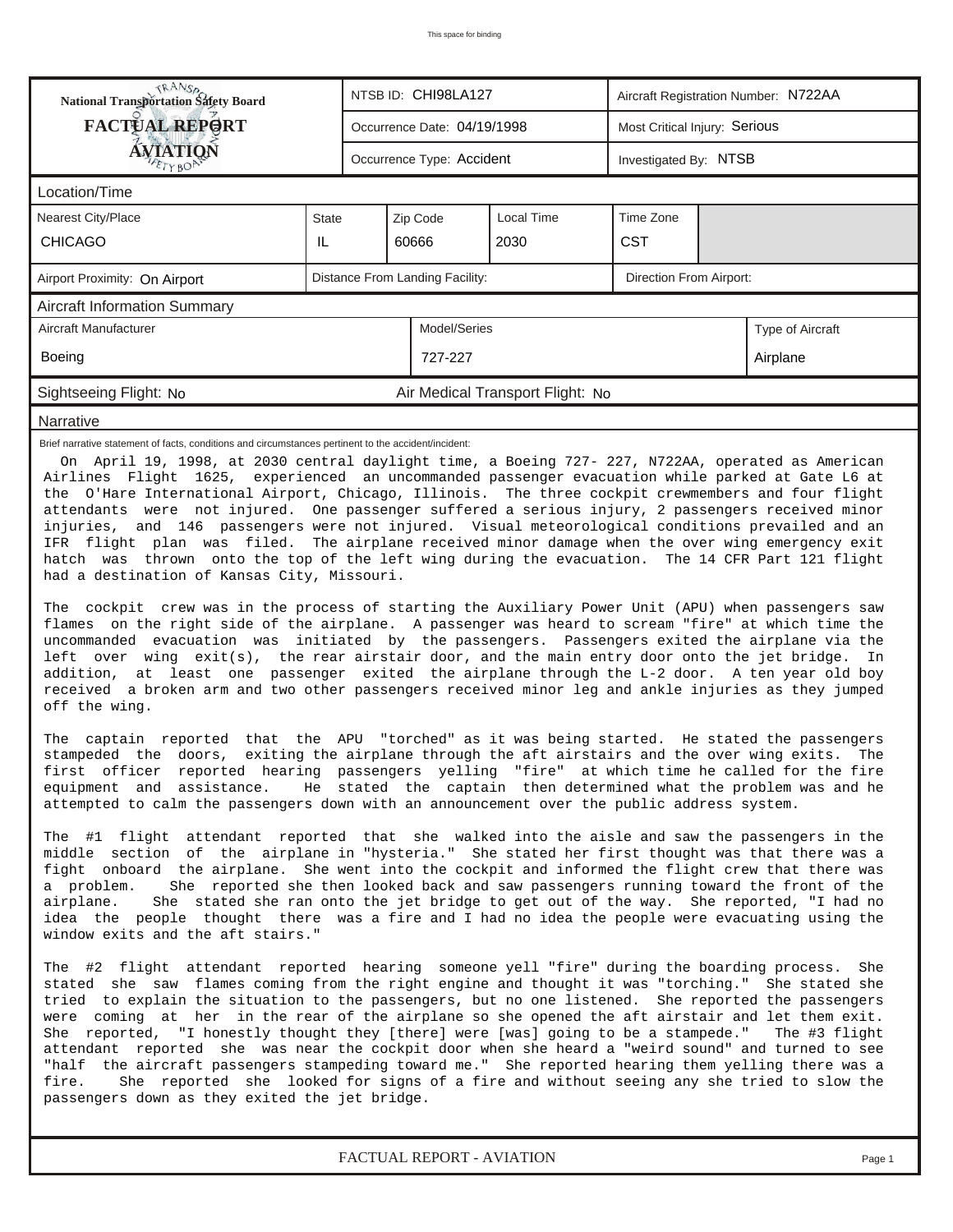| <b>National Transportation Safety Board</b> | NTSB ID: CHI98LA127         |  |  |  |  |  |
|---------------------------------------------|-----------------------------|--|--|--|--|--|
| <b>FACTUAL REPORT</b>                       | Occurrence Date: 04/19/1998 |  |  |  |  |  |
| AVIATION                                    | Occurrence Type: Accident   |  |  |  |  |  |
| Narrative<br>(Continued)                    |                             |  |  |  |  |  |

The #4 flight attendant who was in the back of the airplane reported hearing someone yell "fire" at which time she saw a flame coming out of the right engine. She reported the passengers panicked and started jumping out of their seats and running up the aisle. She reported that in order to avoid getting trampled she turned and went to the front of the airplane where she informed the captain of the flames. She then remained in the front of the airplane until all the passengers had exited the airplane. This flight attendant reported, "I must add that the passengers took over the aircraft and it was pure mayhem. It was a very frightening experience."

Questionnaires were mailed to the passengers on board flight 1625 as part of the NTSB Evacuation Safety Study. Some of the passengers reported the airplane was still being boarded when the evacuation occurred. The majority of passengers who responded to the questionnaire reported panic inside the airplane with the passengers pushing each other to get to an exit. Several passengers reported they went toward the front of the airplane and were redirected by a flight attendant to go out the back of the airplane. Of those who have reponded to the questionnaire at the time of this report, 13 passengers reported that they exited the airplane via the overwing exit(s) on the left side of the airplane. Seven of these passengers reported they jumped off of the wing. The remaining six reported they stayed on the wing for a period of time prior to reentering the airplane and exiting through either the forward or aft exit doors. One passenger reported opening and exiting the airplane through the L-2 door. This passenger reported she was lowered out of the airplane by another passenger until she was at a point about seven feet off the ground at which time she jumped.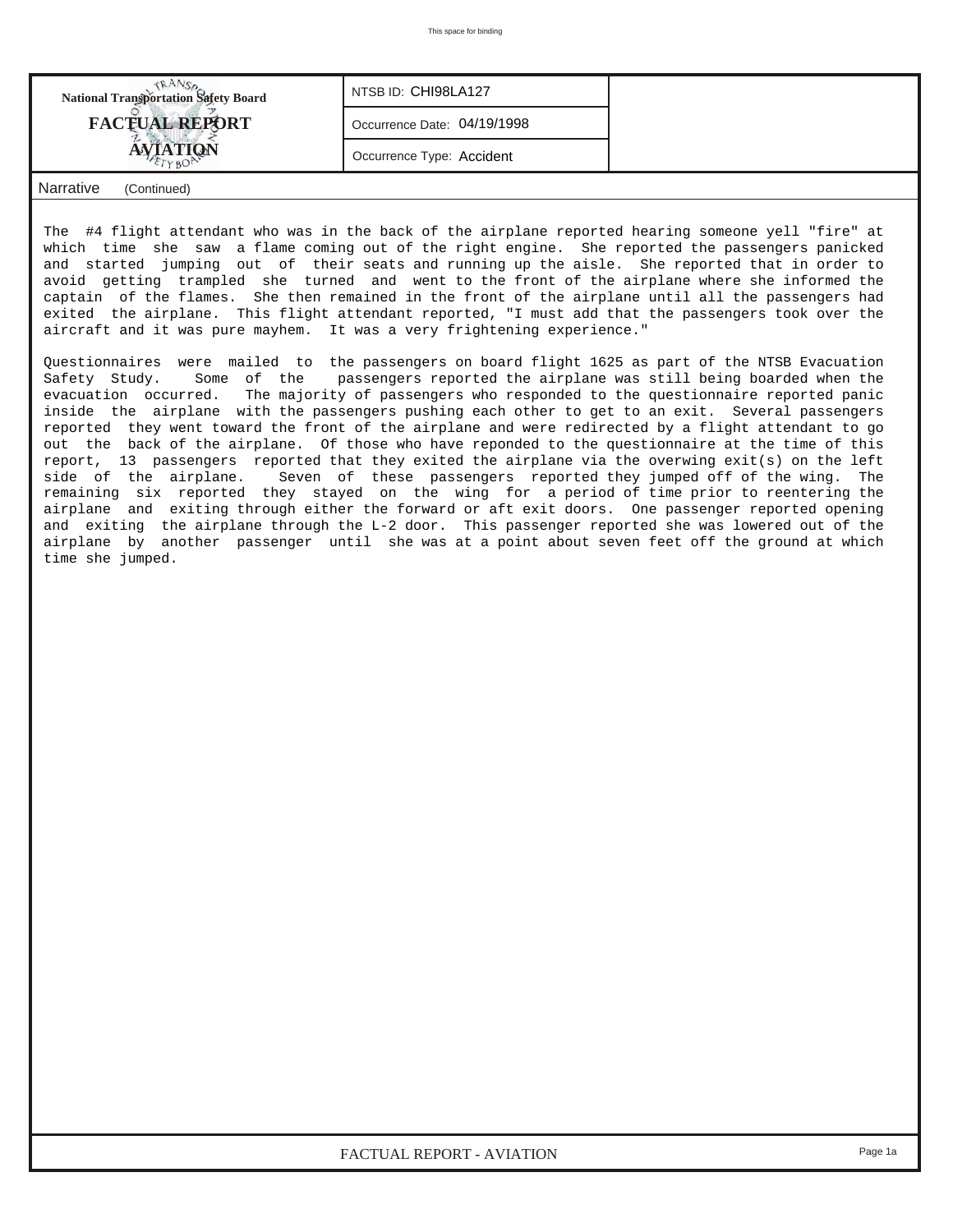| TRANSA<br>NTSB ID: CHI98LA127<br>National Transportation Safety Board                                            |                       |             |                                         |   |                                      |  |               |                     |              |  |
|------------------------------------------------------------------------------------------------------------------|-----------------------|-------------|-----------------------------------------|---|--------------------------------------|--|---------------|---------------------|--------------|--|
| FACTUAL REPORT                                                                                                   |                       |             | Occurrence Date: 04/19/1998             |   |                                      |  |               |                     |              |  |
| <b>AVIATION</b><br>Occurrence Type: Accident                                                                     |                       |             |                                         |   |                                      |  |               |                     |              |  |
| Landing Facility/Approach Information                                                                            |                       |             |                                         |   |                                      |  |               |                     |              |  |
| <b>Airport Name</b>                                                                                              |                       | Airport ID: | <b>Airport Elevation</b>                |   | Runway Used                          |  | Runway Length |                     | Runway Width |  |
| O'HARE INTERNATIONAL                                                                                             |                       | ORD         | 668 Ft. MSL                             | 0 |                                      |  |               |                     |              |  |
| Runway Surface Type:                                                                                             |                       |             |                                         |   |                                      |  |               |                     |              |  |
| Runway Surface Condition:                                                                                        |                       |             |                                         |   |                                      |  |               |                     |              |  |
| Type Instrument Approach:                                                                                        |                       |             |                                         |   |                                      |  |               |                     |              |  |
| VFR Approach/Landing: None                                                                                       |                       |             |                                         |   |                                      |  |               |                     |              |  |
| Aircraft Information                                                                                             |                       |             |                                         |   |                                      |  |               |                     |              |  |
| Aircraft Manufacturer<br>Boeing                                                                                  |                       | 727-227     | Model/Series                            |   |                                      |  | 20730         | Serial Number       |              |  |
| Airworthiness Certificate(s): Transport                                                                          |                       |             |                                         |   |                                      |  |               |                     |              |  |
| Landing Gear Type: Retractable - Tricycle                                                                        |                       |             |                                         |   |                                      |  |               |                     |              |  |
| Homebuilt Aircraft? No<br>Certified Max Gross Wt.<br>Number of Engines: 3<br>142000 LBS<br>Number of Seats: 160  |                       |             |                                         |   |                                      |  |               |                     |              |  |
| Engine Type:<br>Engine Manufacturer:<br>Rated Power:<br>Model/Series:<br>Turbo Jet<br>P&W<br>JT8D-9<br>14500 LBS |                       |             |                                         |   |                                      |  |               |                     |              |  |
| - Aircraft Inspection Information                                                                                |                       |             |                                         |   |                                      |  |               |                     |              |  |
| Type of Last Inspection                                                                                          |                       |             | Date of Last Inspection                 |   | Time Since Last Inspection           |  |               | Airframe Total Time |              |  |
| <b>Continuous Airworthiness</b>                                                                                  |                       | 04/1998     |                                         |   |                                      |  | Hours         |                     | 3326 Hours   |  |
| - Emergency Locator Transmitter (ELT) Information                                                                |                       |             |                                         |   |                                      |  |               |                     |              |  |
| ELT Installed? No                                                                                                | <b>ELT Operated?</b>  |             |                                         |   | ELT Aided in Locating Accident Site? |  |               |                     |              |  |
| Owner/Operator Information                                                                                       |                       |             |                                         |   |                                      |  |               |                     |              |  |
| <b>Registered Aircraft Owner</b>                                                                                 |                       |             | <b>Street Address</b><br>P.O. BOX 61616 |   |                                      |  |               |                     |              |  |
| AMERICAN AIRLINES, INC.                                                                                          | City                  | State       | Zip Code                                |   |                                      |  |               |                     |              |  |
| <b>DFW AIRPORT</b><br>TX<br><b>Street Address</b>                                                                |                       |             |                                         |   |                                      |  |               |                     | 75261        |  |
| Operator of Aircraft<br>Same as Reg'd Aircraft Owner                                                             |                       |             |                                         |   |                                      |  |               |                     |              |  |
| Zip Code<br><b>State</b><br>City<br>Same as Reg'd Aircraft Owner                                                 |                       |             |                                         |   |                                      |  |               |                     |              |  |
| Operator Designator Code: AALA<br>Operator Does Business As: AMERICAN AIRLINES                                   |                       |             |                                         |   |                                      |  |               |                     |              |  |
| - Type of U.S. Certificate(s) Held:                                                                              |                       |             |                                         |   |                                      |  |               |                     |              |  |
| Air Carrier Operating Certificate(s): Flag Carrier/Domestic                                                      |                       |             |                                         |   |                                      |  |               |                     |              |  |
| Operating Certificate:                                                                                           | Operator Certificate: |             |                                         |   |                                      |  |               |                     |              |  |
| Regulation Flight Conducted Under: Part 121: Air Carrier                                                         |                       |             |                                         |   |                                      |  |               |                     |              |  |
| Type of Flight Operation Conducted: Scheduled; Domestic; Passenger Only                                          |                       |             |                                         |   |                                      |  |               |                     |              |  |
|                                                                                                                  |                       |             | FACTUAL REPORT - AVIATION               |   |                                      |  |               |                     | Page 2       |  |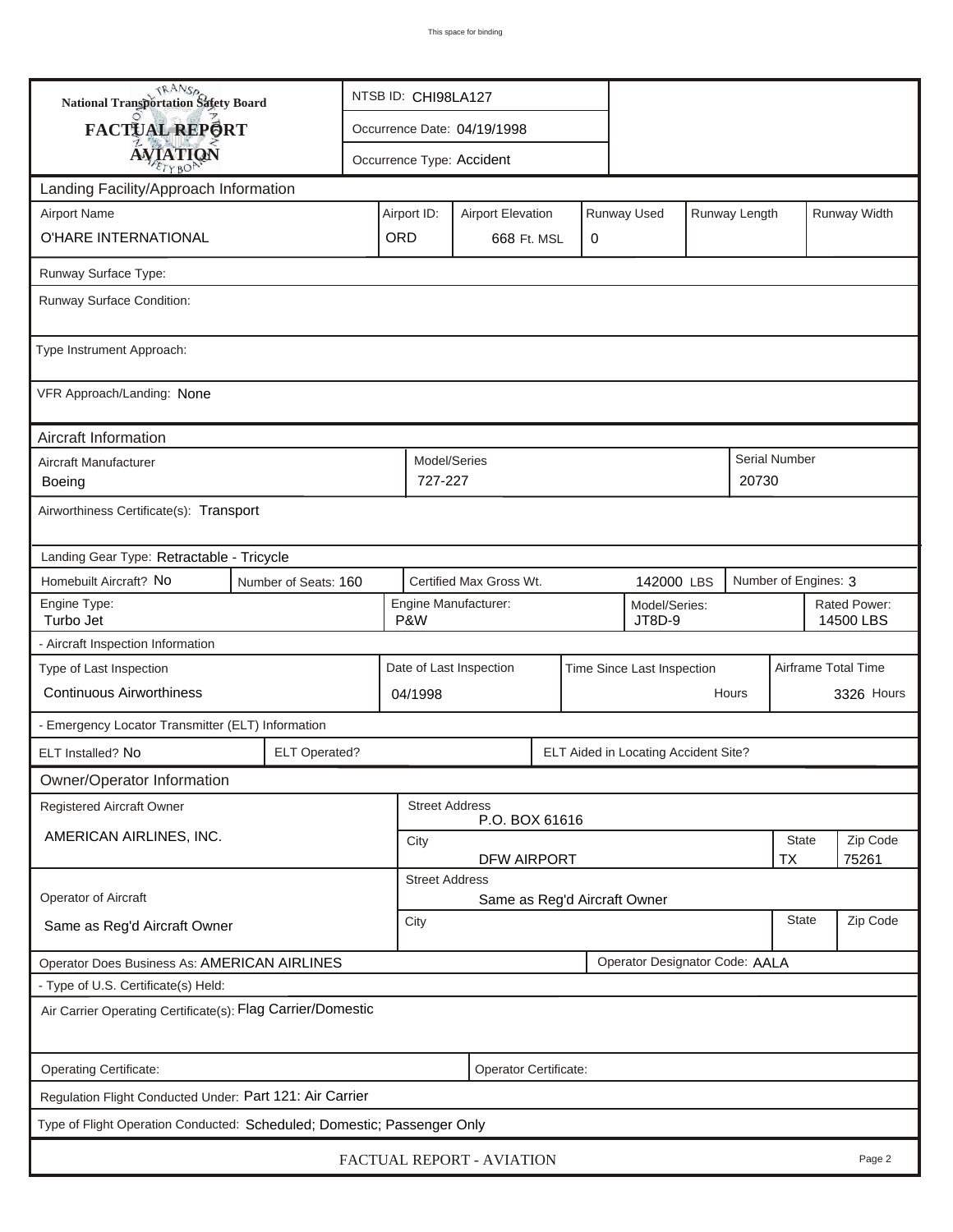| <b>National Transportation Safety Board</b>                                                                          |         |                        |                                       | NTSB ID: CHI98LA127         |         |              |        |                                        |           |            |  |                             |                     |
|----------------------------------------------------------------------------------------------------------------------|---------|------------------------|---------------------------------------|-----------------------------|---------|--------------|--------|----------------------------------------|-----------|------------|--|-----------------------------|---------------------|
| FACTUAL REPORT                                                                                                       |         |                        |                                       | Occurrence Date: 04/19/1998 |         |              |        |                                        |           |            |  |                             |                     |
|                                                                                                                      |         |                        |                                       |                             |         |              |        |                                        |           |            |  |                             |                     |
| <b>AVIATION</b><br>Occurrence Type: Accident                                                                         |         |                        |                                       |                             |         |              |        |                                        |           |            |  |                             |                     |
| <b>First Pilot Information</b>                                                                                       |         |                        |                                       |                             |         |              |        |                                        |           |            |  |                             |                     |
| Date of Birth<br><b>State</b><br>City<br>Name                                                                        |         |                        |                                       |                             |         |              |        |                                        |           |            |  |                             | Age                 |
| On File                                                                                                              |         |                        |                                       |                             | On File |              |        |                                        |           | On File    |  | On File                     | 44                  |
| Seat Occupied: Left<br>Sex: M                                                                                        |         |                        | Principal Profession: Civilian Pilot  |                             |         |              |        |                                        |           |            |  | Certificate Number: On File |                     |
| Airline Transport; Flight Engineer<br>Certificate(s):                                                                |         |                        |                                       |                             |         |              |        |                                        |           |            |  |                             |                     |
| Airplane Rating(s):                                                                                                  |         |                        | Multi-engine Land; Single-engine Land |                             |         |              |        |                                        |           |            |  |                             |                     |
| Rotorcraft/Glider/LTA: None                                                                                          |         |                        |                                       |                             |         |              |        |                                        |           |            |  |                             |                     |
| Instrument Rating(s):                                                                                                |         |                        |                                       |                             |         |              |        |                                        |           |            |  |                             |                     |
| Airplane<br>None<br>Instructor Rating(s):                                                                            |         |                        |                                       |                             |         |              |        |                                        |           |            |  |                             |                     |
| Type Rating/Endorsement for Accident/Incident Aircraft?                                                              |         |                        |                                       |                             |         |              |        | <b>Current Biennial Flight Review?</b> |           |            |  |                             |                     |
| Medical Cert.: Class 1<br>Medical Cert. Status: Valid Medical--no waivers/lim.<br>Date of Last Medical Exam: 11/1997 |         |                        |                                       |                             |         |              |        |                                        |           |            |  |                             |                     |
|                                                                                                                      |         |                        |                                       |                             |         |              |        |                                        |           |            |  |                             |                     |
| - Flight Time Matrix                                                                                                 | All A/C | This Make<br>and Model | Airplane<br>Single Engine             | Airplane<br>Mult-Engine     | Night   |              | Actual | Instrument                             | Simulated | Rotorcraft |  | Glider                      | Lighter<br>Than Air |
| <b>Total Time</b>                                                                                                    |         |                        |                                       |                             |         |              |        |                                        |           |            |  |                             |                     |
| Pilot In Command(PIC)                                                                                                |         |                        |                                       |                             |         |              |        |                                        |           |            |  |                             |                     |
| Instructor                                                                                                           |         |                        |                                       |                             |         |              |        |                                        |           |            |  |                             |                     |
| Last 90 Days<br>148                                                                                                  |         |                        |                                       |                             |         |              |        |                                        |           |            |  |                             |                     |
| Last 30 Days                                                                                                         |         | 63                     |                                       |                             |         |              |        |                                        |           |            |  |                             |                     |
| Last 24 Hours                                                                                                        |         | 5                      |                                       |                             |         |              |        |                                        |           |            |  |                             |                     |
| Seatbelt Used? Yes                                                                                                   |         |                        | Shoulder Harness Used? Yes            |                             |         |              |        | Toxicology Performed? No               |           |            |  | Second Pilot? Yes           |                     |
|                                                                                                                      |         |                        |                                       |                             |         |              |        |                                        |           |            |  |                             |                     |
| Flight Plan/Itinerary                                                                                                |         |                        |                                       |                             |         |              |        |                                        |           |            |  |                             |                     |
| Type of Flight Plan Filed: IFR                                                                                       |         |                        |                                       |                             |         |              |        |                                        |           |            |  |                             |                     |
| Departure Point                                                                                                      |         |                        |                                       |                             |         | <b>State</b> |        | Airport Identifier                     |           |            |  | Departure Time              | Time Zone           |
| <b>ORD</b><br>0000<br>Same as Accident/Incident Location                                                             |         |                        |                                       |                             |         |              |        |                                        |           |            |  |                             |                     |
| Destination<br><b>State</b><br>Airport Identifier                                                                    |         |                        |                                       |                             |         |              |        |                                        |           |            |  |                             |                     |
| <b>KANSAS CITY</b><br>KS<br><b>MKC</b>                                                                               |         |                        |                                       |                             |         |              |        |                                        |           |            |  |                             |                     |
| Type of Clearance: None                                                                                              |         |                        |                                       |                             |         |              |        |                                        |           |            |  |                             |                     |
| Type of Airspace: Class B                                                                                            |         |                        |                                       |                             |         |              |        |                                        |           |            |  |                             |                     |
| Weather Information                                                                                                  |         |                        |                                       |                             |         |              |        |                                        |           |            |  |                             |                     |
| Source of Briefing:<br>Company                                                                                       |         |                        |                                       |                             |         |              |        |                                        |           |            |  |                             |                     |
| Method of Briefing:                                                                                                  |         |                        |                                       |                             |         |              |        |                                        |           |            |  |                             |                     |
|                                                                                                                      |         |                        | FACTUAL REPORT - AVIATION             |                             |         |              |        |                                        |           |            |  |                             | Page 3              |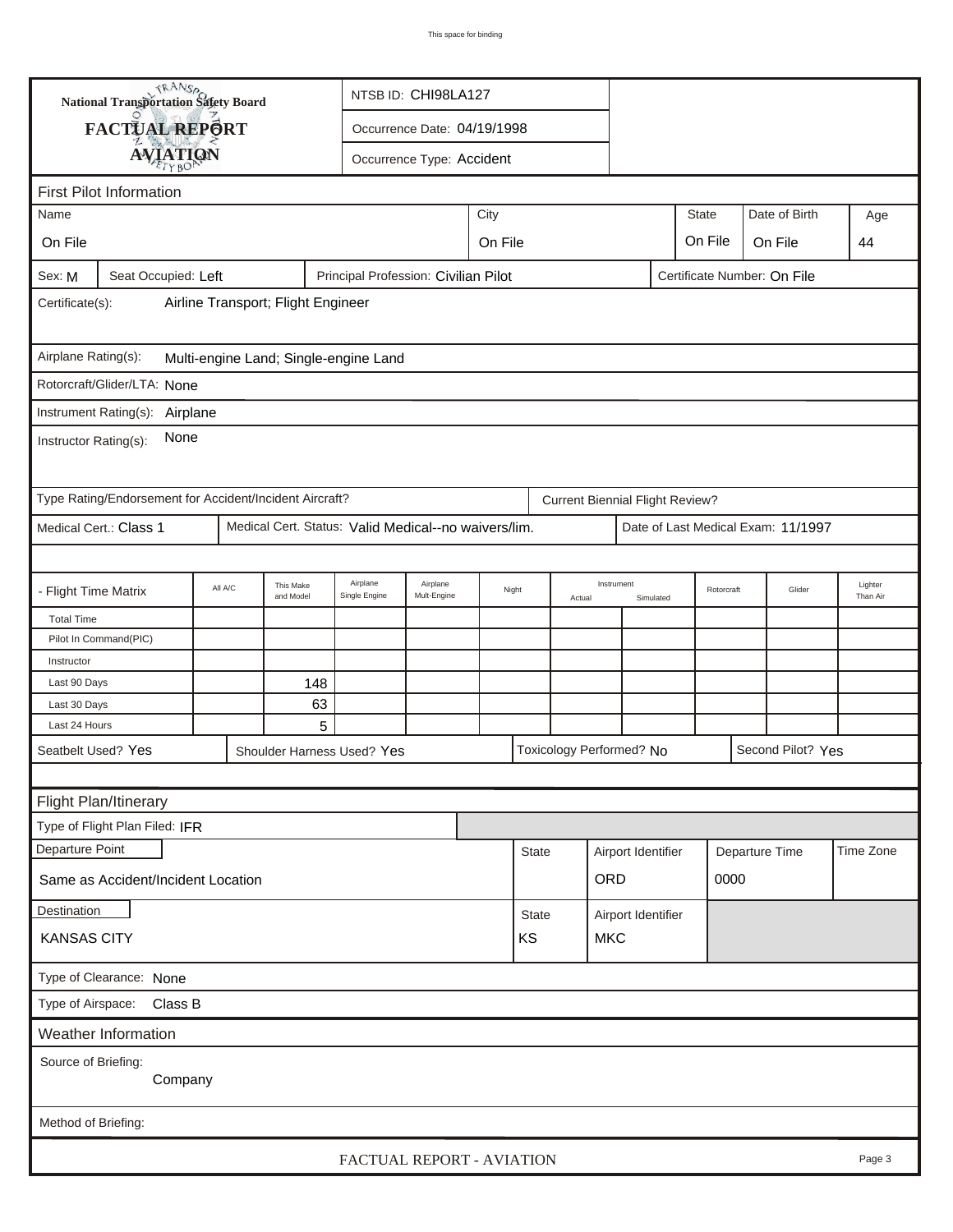| FACTUAL REPORT<br>Occurrence Date: 04/19/1998<br><b>AVIATION</b><br>Occurrence Type: Accident<br>Weather Information<br>WOF ID<br><b>WOF Elevation</b><br><b>Observation Time</b><br>Time Zone<br>WOF Distance From Accident Site<br>Direction From Accident Site<br><b>CST</b><br>ORD<br>2056<br>668 Ft. MSL<br>0 NM<br>0 Deg. Mag.<br>Sky/Lowest Cloud Condition: Clear<br>0 Ft. AGL<br>Condition of Light: Dusk<br>0 Ft. AGL<br>$10$<br>Lowest Ceiling: None<br>Visibility:<br><b>SM</b><br>Altimeter:<br>30.00<br>"Hg<br>13 °C<br>Dew Point:<br>-2 $^{\circ}$ C<br>Wind Direction: 50<br>Temperature:<br>Density Altitude:<br>Ft.<br>Wind Speed: 5<br>Gusts:<br>Weather Condtions at Accident Site: Visual Conditions<br>Visibility (RVR):<br>0<br>Visibility (RVV)<br>$\pmb{0}$<br>Ft.<br>SM<br>Intensity of Precipitation: Unknown<br>Restrictions to Visibility: None<br>None<br>Type of Precipitation:<br><b>Accident Information</b><br>Aircraft Damage: Minor<br>Aircraft Fire: Ground<br>Aircraft Explosion None<br>Classification: U.S. Registered/U.S. Soil<br><b>TOTAL</b><br>- Injury Summary Matrix<br>Fatal<br>Serious<br>Minor<br>None<br><b>First Pilot</b><br>1<br>Second Pilot<br>$\mathbf 1$<br><b>Student Pilot</b><br>Flight Instructor<br><b>Check Pilot</b><br><b>Flight Engineer</b><br>Cabin Attendants<br>41<br>4<br>Other Crew<br>1<br>Passengers<br>$\overline{c}$<br>146<br>149<br>- TOTAL ABOARD -<br>1<br>$\overline{c}$<br>153<br>156<br>Other Ground<br>0<br>0<br>0<br>0<br>- GRAND TOTAL -<br>0<br>1<br>$\overline{c}$<br>153<br>156 |  | <b>National Transportation Safety Board</b> |  |  | NTSB ID: CHI98LA127       |  |  |  |  |  |  |  |        |
|---------------------------------------------------------------------------------------------------------------------------------------------------------------------------------------------------------------------------------------------------------------------------------------------------------------------------------------------------------------------------------------------------------------------------------------------------------------------------------------------------------------------------------------------------------------------------------------------------------------------------------------------------------------------------------------------------------------------------------------------------------------------------------------------------------------------------------------------------------------------------------------------------------------------------------------------------------------------------------------------------------------------------------------------------------------------------------------------------------------------------------------------------------------------------------------------------------------------------------------------------------------------------------------------------------------------------------------------------------------------------------------------------------------------------------------------------------------------------------------------------------------------------------------------------------------------------|--|---------------------------------------------|--|--|---------------------------|--|--|--|--|--|--|--|--------|
|                                                                                                                                                                                                                                                                                                                                                                                                                                                                                                                                                                                                                                                                                                                                                                                                                                                                                                                                                                                                                                                                                                                                                                                                                                                                                                                                                                                                                                                                                                                                                                           |  |                                             |  |  |                           |  |  |  |  |  |  |  |        |
|                                                                                                                                                                                                                                                                                                                                                                                                                                                                                                                                                                                                                                                                                                                                                                                                                                                                                                                                                                                                                                                                                                                                                                                                                                                                                                                                                                                                                                                                                                                                                                           |  |                                             |  |  |                           |  |  |  |  |  |  |  |        |
|                                                                                                                                                                                                                                                                                                                                                                                                                                                                                                                                                                                                                                                                                                                                                                                                                                                                                                                                                                                                                                                                                                                                                                                                                                                                                                                                                                                                                                                                                                                                                                           |  |                                             |  |  |                           |  |  |  |  |  |  |  |        |
|                                                                                                                                                                                                                                                                                                                                                                                                                                                                                                                                                                                                                                                                                                                                                                                                                                                                                                                                                                                                                                                                                                                                                                                                                                                                                                                                                                                                                                                                                                                                                                           |  |                                             |  |  |                           |  |  |  |  |  |  |  |        |
|                                                                                                                                                                                                                                                                                                                                                                                                                                                                                                                                                                                                                                                                                                                                                                                                                                                                                                                                                                                                                                                                                                                                                                                                                                                                                                                                                                                                                                                                                                                                                                           |  |                                             |  |  |                           |  |  |  |  |  |  |  |        |
|                                                                                                                                                                                                                                                                                                                                                                                                                                                                                                                                                                                                                                                                                                                                                                                                                                                                                                                                                                                                                                                                                                                                                                                                                                                                                                                                                                                                                                                                                                                                                                           |  |                                             |  |  |                           |  |  |  |  |  |  |  |        |
|                                                                                                                                                                                                                                                                                                                                                                                                                                                                                                                                                                                                                                                                                                                                                                                                                                                                                                                                                                                                                                                                                                                                                                                                                                                                                                                                                                                                                                                                                                                                                                           |  |                                             |  |  |                           |  |  |  |  |  |  |  |        |
|                                                                                                                                                                                                                                                                                                                                                                                                                                                                                                                                                                                                                                                                                                                                                                                                                                                                                                                                                                                                                                                                                                                                                                                                                                                                                                                                                                                                                                                                                                                                                                           |  |                                             |  |  |                           |  |  |  |  |  |  |  |        |
|                                                                                                                                                                                                                                                                                                                                                                                                                                                                                                                                                                                                                                                                                                                                                                                                                                                                                                                                                                                                                                                                                                                                                                                                                                                                                                                                                                                                                                                                                                                                                                           |  |                                             |  |  |                           |  |  |  |  |  |  |  |        |
|                                                                                                                                                                                                                                                                                                                                                                                                                                                                                                                                                                                                                                                                                                                                                                                                                                                                                                                                                                                                                                                                                                                                                                                                                                                                                                                                                                                                                                                                                                                                                                           |  |                                             |  |  |                           |  |  |  |  |  |  |  |        |
|                                                                                                                                                                                                                                                                                                                                                                                                                                                                                                                                                                                                                                                                                                                                                                                                                                                                                                                                                                                                                                                                                                                                                                                                                                                                                                                                                                                                                                                                                                                                                                           |  |                                             |  |  |                           |  |  |  |  |  |  |  |        |
|                                                                                                                                                                                                                                                                                                                                                                                                                                                                                                                                                                                                                                                                                                                                                                                                                                                                                                                                                                                                                                                                                                                                                                                                                                                                                                                                                                                                                                                                                                                                                                           |  |                                             |  |  |                           |  |  |  |  |  |  |  |        |
|                                                                                                                                                                                                                                                                                                                                                                                                                                                                                                                                                                                                                                                                                                                                                                                                                                                                                                                                                                                                                                                                                                                                                                                                                                                                                                                                                                                                                                                                                                                                                                           |  |                                             |  |  |                           |  |  |  |  |  |  |  |        |
|                                                                                                                                                                                                                                                                                                                                                                                                                                                                                                                                                                                                                                                                                                                                                                                                                                                                                                                                                                                                                                                                                                                                                                                                                                                                                                                                                                                                                                                                                                                                                                           |  |                                             |  |  |                           |  |  |  |  |  |  |  |        |
|                                                                                                                                                                                                                                                                                                                                                                                                                                                                                                                                                                                                                                                                                                                                                                                                                                                                                                                                                                                                                                                                                                                                                                                                                                                                                                                                                                                                                                                                                                                                                                           |  |                                             |  |  |                           |  |  |  |  |  |  |  |        |
|                                                                                                                                                                                                                                                                                                                                                                                                                                                                                                                                                                                                                                                                                                                                                                                                                                                                                                                                                                                                                                                                                                                                                                                                                                                                                                                                                                                                                                                                                                                                                                           |  |                                             |  |  |                           |  |  |  |  |  |  |  |        |
|                                                                                                                                                                                                                                                                                                                                                                                                                                                                                                                                                                                                                                                                                                                                                                                                                                                                                                                                                                                                                                                                                                                                                                                                                                                                                                                                                                                                                                                                                                                                                                           |  |                                             |  |  |                           |  |  |  |  |  |  |  |        |
|                                                                                                                                                                                                                                                                                                                                                                                                                                                                                                                                                                                                                                                                                                                                                                                                                                                                                                                                                                                                                                                                                                                                                                                                                                                                                                                                                                                                                                                                                                                                                                           |  |                                             |  |  |                           |  |  |  |  |  |  |  |        |
|                                                                                                                                                                                                                                                                                                                                                                                                                                                                                                                                                                                                                                                                                                                                                                                                                                                                                                                                                                                                                                                                                                                                                                                                                                                                                                                                                                                                                                                                                                                                                                           |  |                                             |  |  |                           |  |  |  |  |  |  |  |        |
|                                                                                                                                                                                                                                                                                                                                                                                                                                                                                                                                                                                                                                                                                                                                                                                                                                                                                                                                                                                                                                                                                                                                                                                                                                                                                                                                                                                                                                                                                                                                                                           |  |                                             |  |  |                           |  |  |  |  |  |  |  |        |
|                                                                                                                                                                                                                                                                                                                                                                                                                                                                                                                                                                                                                                                                                                                                                                                                                                                                                                                                                                                                                                                                                                                                                                                                                                                                                                                                                                                                                                                                                                                                                                           |  |                                             |  |  |                           |  |  |  |  |  |  |  |        |
|                                                                                                                                                                                                                                                                                                                                                                                                                                                                                                                                                                                                                                                                                                                                                                                                                                                                                                                                                                                                                                                                                                                                                                                                                                                                                                                                                                                                                                                                                                                                                                           |  |                                             |  |  |                           |  |  |  |  |  |  |  |        |
|                                                                                                                                                                                                                                                                                                                                                                                                                                                                                                                                                                                                                                                                                                                                                                                                                                                                                                                                                                                                                                                                                                                                                                                                                                                                                                                                                                                                                                                                                                                                                                           |  |                                             |  |  |                           |  |  |  |  |  |  |  |        |
|                                                                                                                                                                                                                                                                                                                                                                                                                                                                                                                                                                                                                                                                                                                                                                                                                                                                                                                                                                                                                                                                                                                                                                                                                                                                                                                                                                                                                                                                                                                                                                           |  |                                             |  |  |                           |  |  |  |  |  |  |  |        |
|                                                                                                                                                                                                                                                                                                                                                                                                                                                                                                                                                                                                                                                                                                                                                                                                                                                                                                                                                                                                                                                                                                                                                                                                                                                                                                                                                                                                                                                                                                                                                                           |  |                                             |  |  |                           |  |  |  |  |  |  |  |        |
|                                                                                                                                                                                                                                                                                                                                                                                                                                                                                                                                                                                                                                                                                                                                                                                                                                                                                                                                                                                                                                                                                                                                                                                                                                                                                                                                                                                                                                                                                                                                                                           |  |                                             |  |  |                           |  |  |  |  |  |  |  |        |
|                                                                                                                                                                                                                                                                                                                                                                                                                                                                                                                                                                                                                                                                                                                                                                                                                                                                                                                                                                                                                                                                                                                                                                                                                                                                                                                                                                                                                                                                                                                                                                           |  |                                             |  |  |                           |  |  |  |  |  |  |  |        |
|                                                                                                                                                                                                                                                                                                                                                                                                                                                                                                                                                                                                                                                                                                                                                                                                                                                                                                                                                                                                                                                                                                                                                                                                                                                                                                                                                                                                                                                                                                                                                                           |  |                                             |  |  |                           |  |  |  |  |  |  |  |        |
|                                                                                                                                                                                                                                                                                                                                                                                                                                                                                                                                                                                                                                                                                                                                                                                                                                                                                                                                                                                                                                                                                                                                                                                                                                                                                                                                                                                                                                                                                                                                                                           |  |                                             |  |  |                           |  |  |  |  |  |  |  |        |
|                                                                                                                                                                                                                                                                                                                                                                                                                                                                                                                                                                                                                                                                                                                                                                                                                                                                                                                                                                                                                                                                                                                                                                                                                                                                                                                                                                                                                                                                                                                                                                           |  |                                             |  |  |                           |  |  |  |  |  |  |  |        |
|                                                                                                                                                                                                                                                                                                                                                                                                                                                                                                                                                                                                                                                                                                                                                                                                                                                                                                                                                                                                                                                                                                                                                                                                                                                                                                                                                                                                                                                                                                                                                                           |  |                                             |  |  |                           |  |  |  |  |  |  |  |        |
|                                                                                                                                                                                                                                                                                                                                                                                                                                                                                                                                                                                                                                                                                                                                                                                                                                                                                                                                                                                                                                                                                                                                                                                                                                                                                                                                                                                                                                                                                                                                                                           |  |                                             |  |  | FACTUAL REPORT - AVIATION |  |  |  |  |  |  |  | Page 4 |